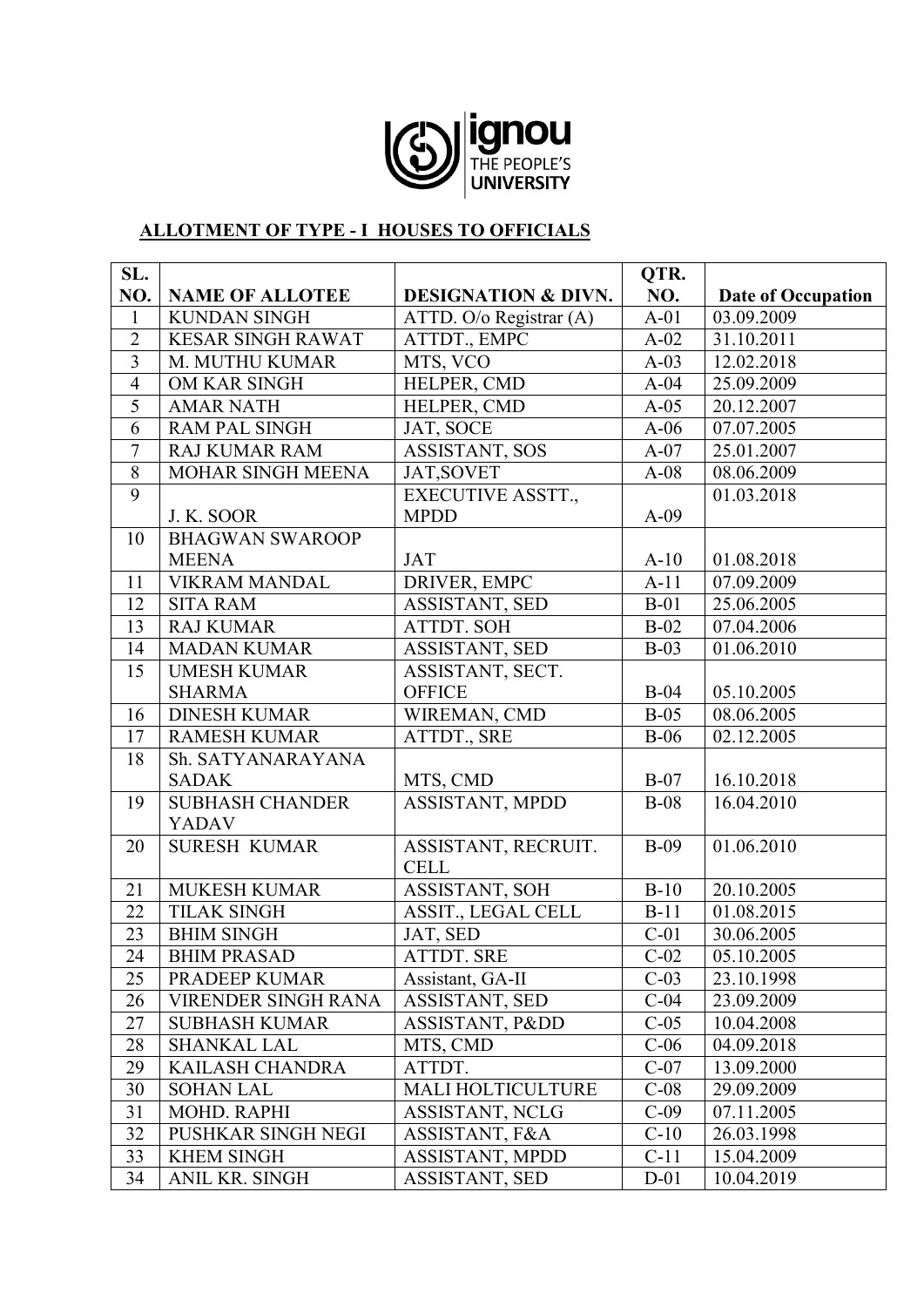| 35 |                       | HEAD MALI, HORT.     |        |            |
|----|-----------------------|----------------------|--------|------------|
|    | <b>AMIT KUMAR</b>     | <b>CELL</b>          | $D-02$ | 16.02.2019 |
| 36 | <b>PRAVEEN</b>        | JAT, ADMN., E-III    | $D-03$ | 23.10.1998 |
| 37 | <b>S.LAXMI</b>        | ATTENDANT, INT. DIV. | $D-04$ | 17.04.2010 |
| 38 | <b>SHASHI PRASAD</b>  | JAT, EMPC            | $D-05$ | 27.03.1998 |
| 39 | <b>SHABHU BASU</b>    | ASSISTANT, REC       | $D-06$ | 16.12.2011 |
| 40 | <b>DARSHAN LAL</b>    | ASSISTANT, SOPVA     | $D-07$ | 03.08.2005 |
| 41 | <b>BUDH RAM</b>       | HEAD MALI,           | $D-08$ | 13.01.2020 |
|    |                       | <b>HORTICULTURE</b>  |        |            |
| 42 | <b>VEER PAL SINGH</b> | ASSISTANT, MPDD      | $D-09$ | 01.03.2018 |
| 43 | C.A. TOPPO            | ATTDT.               | $D-10$ | 27.01.1998 |
| 44 | <b>AJAY KUMAR</b>     | HELPER, CMD          | $D-11$ | 28.04.2006 |

#### **ALLOTMENT OF TYPE - II HOUSES TO OFFICIALS**

| SL.            |                            | <b>DESIGNATION &amp;</b> | QTR.              | Date of    |
|----------------|----------------------------|--------------------------|-------------------|------------|
| NO.            | <b>NAME OF ALLOTEE</b>     | DIVN.                    | NO.               | Occupation |
| $\mathbf{1}$   | <b>KRISHNA PRASAD</b>      |                          |                   |            |
|                | <b>BHANDARI</b>            | DRIVER, GA               | $A-01$            | 16.03.2018 |
| $\overline{2}$ | <b>DURGA PRASAD SHARMA</b> | <b>DRIVER</b>            | $\overline{A-02}$ |            |
| $\overline{3}$ | NARESH KUMAR BATRA         | ASSISTANT, MPDD          | $A-03$            | 25.07.2012 |
| $\overline{4}$ | <b>NAKUL BHATNAGAR</b>     | <b>ASSTT EXEC, SED</b>   | $A-04$            |            |
| $\overline{5}$ | <b>JAGDISH CHANDER</b>     |                          |                   |            |
|                | <b>YADAV</b>               | <b>DRIVER</b>            | $A-05$            | 12.09.2011 |
| 6              | <b>HARISH C ARYA</b>       | SR. ASSTT., GA-I         | $A-06$            | 06.12.2008 |
| $\overline{7}$ | <b>GANESH PRASAD ARYAL</b> | SR. ATTDT., SRE          | $A-07$            | 05.12.2008 |
| $\,8\,$        | <b>B.K.ROUT</b>            | DRIVER, GA               | $B-01$            | 03.03.1998 |
| $\overline{9}$ | <b>KULANAND</b>            | X.OPTR.                  | $B-02$            | 27.02.1998 |
| 10             | R.C. MEENA                 | S.O., SOSS               | $B-03$            | 20.03.1998 |
| 11             | <b>DASHRATH MANJHI</b>     | ASSTT., CPU              | $B-04$            | 27.04.2005 |
| 12             | <b>RAGHUBIR SINGH</b>      | SR.ATTD., ADMN.          | $B-05$            | 01.02.1998 |
| 13             | <b>VACANT</b>              | <b>VACANT</b>            | $B-06$            |            |
| 14             | <b>RUKMAGAT PANDEY</b>     | X.OPTR.                  | $B-07$            | 02.03.1998 |
| 15             | RAM CHANDRA POUDUL         | ASSISTANT-F&A            | $C-01$            | 29.09.2011 |
| 16             | VINAY R. SHARMA            | SR.ATTD.                 | $C-02$            | 02.04.1998 |
| 17             | <b>AIN BAHADUR</b>         | <b>SR.ATTD.MPDD</b>      | $C-03$            | 28.06.1998 |
| 18             | <b>GIAN CHAND</b>          | SPA, Lⅅ                  | $C-04$            | 02.01.2020 |
| 19             | <b>ASHOK KUMAR</b>         | DRIVER, GA               | $\overline{C-05}$ | 22.07.2003 |
| 20             | <b>RAM BABU</b>            | ASSTT., CDN              | $C-06$            | 14.04.2009 |
| 21             | S.B.THAPA                  | ASST. RSD                | $C-07$            | 24.04.1998 |
| 22             | <b>BHAGWAN DAS</b>         | JAT, SRE                 | $D-01$            | 01.02.2002 |
| 23             | K. MAHALINGAM              | SO, Estt. II             | $D-02$            | 22.01.2018 |
| 24             | <b>DILBAGH SINGH</b>       | DRIVER, GA               | $D-03$            | 01.11.2019 |
| 25             | SHASHI SURENDERNATH        | ASSTT.                   | $D-04$            | 31.07.2003 |
| 26             | <b>SURAJ DEV</b>           | ASSTT., MPDD             | $D-05$            | 03.07.2003 |
| 27             | RAM JI SINGH YADAV         | JAT, LEGAL CELL          | $D-06$            | 18.06.2005 |
| 28             | <b>MAHESH KUMAR</b>        | DES. RIDER, GA-II        | $D-07$            | 10.12.2008 |
| 29             | LOK NATH BHANDARI          | JAT, PIU                 | $E-01$            | 04.11.2009 |
| 30             | O.P. KAUSHAL               | S.O., RECRUITMENT        | $E-02$            | 24.05.2003 |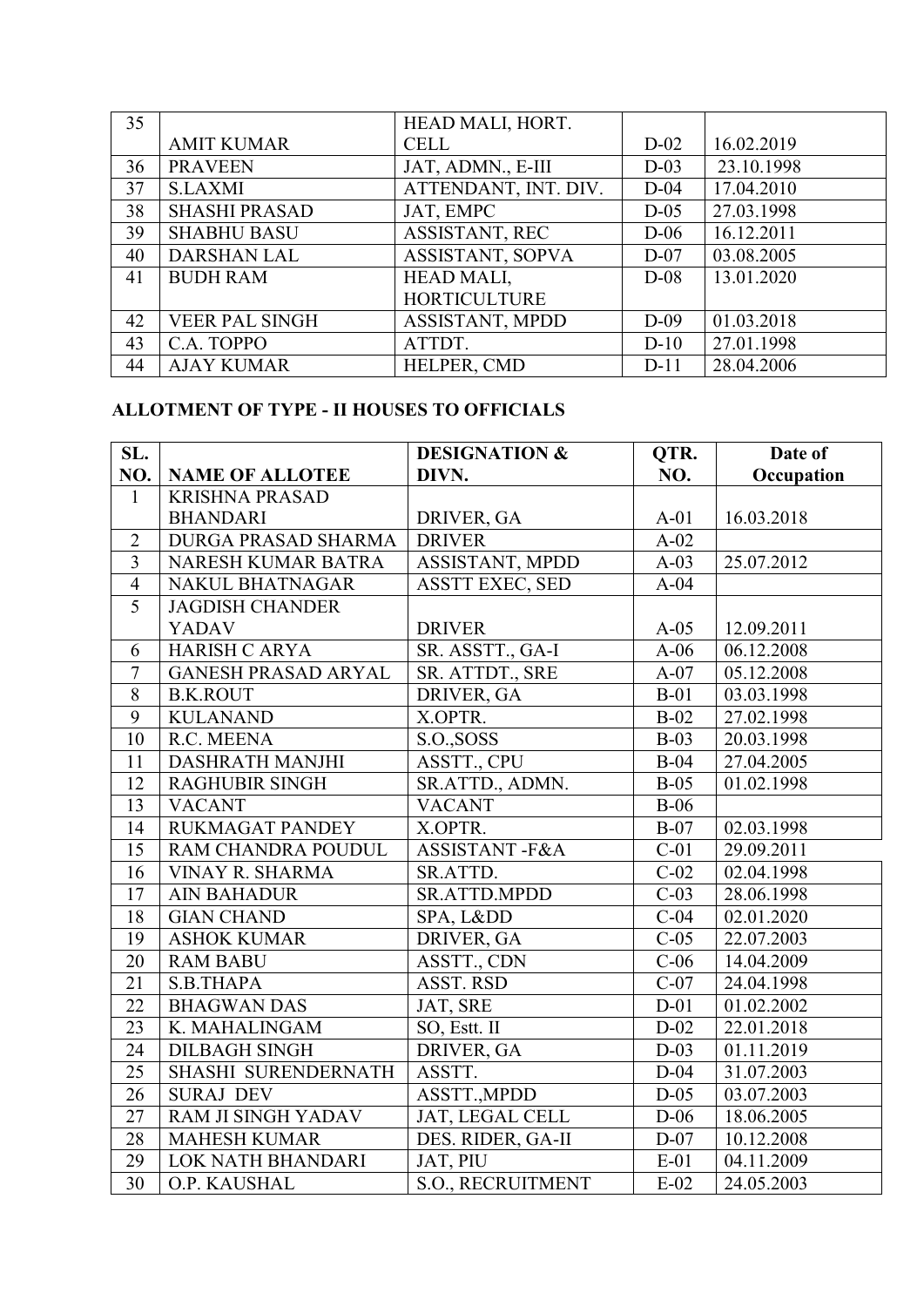| 31 | <b>CHANDU RAM</b>          | HELPER, CMD             | $E-03$ | 20.09.2005 |
|----|----------------------------|-------------------------|--------|------------|
| 32 | S. JENCY                   | PS-SOS                  | $E-04$ | 29.05.2003 |
| 33 | MS. ROSHNI                 | AE(DP), Estt.-III       | $E-05$ | 31.03.2018 |
| 34 |                            | AE(DP), COPMUTER        |        |            |
|    | ANKLESH BASWAL             | <b>DIVISION</b>         | $E-06$ | 01.11.2018 |
| 35 | T.P.BHANDARI               | JAT, VCO                | $E-07$ | 21.06.2010 |
| 36 | <b>SARABJEET SINGH</b>     | CO-1 SOS                | $F-01$ | 10.01.2006 |
| 37 | <b>RAMESH BHANDARI</b>     | ATTDT. CDN              | $F-02$ | 02.09.2005 |
| 38 | <b>CHANDER PRAKASH</b>     | JAT, SRE                | $F-03$ | 05.10.2005 |
| 39 | <b>GOVIND SINGH</b>        | DEO, CDN                | $F-04$ | 03.08.2005 |
| 40 | K. SUDHEER REDDY           | ASSTT., CMD             | $F-05$ | 15.10.2004 |
| 41 | <b>VACANT</b>              | <b>VACANT</b>           | $F-06$ |            |
| 42 | SH.I.P.ACHARYA             | <b>JAT-ADMIN</b>        | $F-07$ | 26.12.2011 |
| 43 | <b>RAVINDER KUMAR</b>      | S.O. F&A                | $F-08$ | 07.10.2005 |
| 44 | <b>AMIT KUMAR</b>          | AE (DP), SED            | $F-09$ | 21.02.2019 |
| 45 |                            | <b>EXECUTIVE</b>        |        |            |
|    | <b>PVD PRASAD</b>          | ASSTT., VCO             | $F-10$ | 25.06.2004 |
| 46 | P. ANTONY RAJ, JAT,        | JAT, CD                 | $F-11$ | 30.09.2005 |
| 47 | <b>SH.MUKESH KUMAR SAH</b> | ASSTT.F&A (exp.         | $G-01$ | 01.05.2014 |
|    |                            | 15.7.17)                |        |            |
| 48 | <b>ROHITAS</b>             | JAT                     | $G-02$ | 30.06.1998 |
| 49 | <b>RAM PRAKASH</b>         | ASST.F&A                | $G-03$ | 23.12.1997 |
| 50 | <b>SHADI RAM</b>           | HELPER, CDU             | $G-04$ | 20.10.2005 |
| 51 | <b>GOVINDARADJ S.</b>      | DEO-C, PVC OFF.         | $G-05$ | 27.01.2009 |
| 52 | <b>KAMLESH CHANDRA</b>     | JAT, SOSS               | $G-06$ | 02.11.2005 |
| 53 | <b>KUNDAN SINGH</b>        | ATTDT.                  | $G-07$ | 16.09.1998 |
| 54 | <b>KHARK BAHADUR</b>       | MTS, RETIRED 30.06.19   | $G-08$ | 13.02.2006 |
| 55 | <b>DILIP GIRI</b>          | JAT, SOMS               | $G-09$ | 14.05.2005 |
| 56 | PRAMOD KUMAR               | JAT, SRE                | $G-10$ | 16.05.2005 |
| 57 | <b>ANJU SHARMA</b>         | DEO-C, RSD              | $G-11$ | 04.07.2009 |
| 58 | <b>SUNIL PATWAL</b>        | <b>ASSISTANT -SOVET</b> | $H-01$ | 31.10.2011 |
| 59 | SH. JOHN P KISPOTA         | DRIVER, GA              | $H-02$ | 05.09.2017 |
| 60 | <b>RAM SANJIWAN</b>        | AE(DP) Lⅅ               | $H-03$ | 29.04.2019 |
| 61 | <b>ASHOK KUMAR</b>         | SPA, Lⅅ                 | $H-04$ | 03.11.2005 |
| 62 | <b>KANTA DEVI</b>          | JAT, SOSS               | $H-05$ | 02.09.2005 |
| 63 | <b>RAJESH MOHAN</b>        | AE (DP) DEFENCE UNIT    | $H-06$ | 15.07.2019 |
| 64 | <b>MAM CHAND</b>           | HELPER, CMD             | $H-07$ | 01.12.2009 |
| 65 | <b>MRITUNJAY KUMAR</b>     | <b>F&amp;A DIVISION</b> | $H-08$ | 16.07.2010 |
| 66 | <b>PITAMBER</b>            | ASSTT. F&A              | $H-09$ |            |
| 67 | <b>RAM BABU</b>            | JAT, SR&ED              | $H-10$ | 20.09.2006 |
| 68 | A.K. SAMAL                 | HELPER, CMD             | $H-11$ | 27.01.2006 |
| 69 | <b>SURAJ PAL</b>           | <b>PCH</b>              | $I-01$ | 29.04.1998 |
| 70 | RAJENDER SINGH - I         | ATTD., NCIDE            | $I-02$ | 29.12.2009 |
| 71 | <b>HEM RAJ VERMA</b>       | ASSTT.MPDD              | $I-03$ | 04.01.2006 |
| 72 | <b>V.KANAN</b>             | JAT, SR&ED              | $I-04$ | 06.12.2006 |
| 73 | <b>BHAGWATI JHA</b>        | PA-II, SOH              | $I-05$ | 10.10.2005 |
| 74 | <b>UJJAL PODDAR</b>        | EDP, SED                | $I-06$ |            |
| 75 | <b>SATYA PAL</b>           | JAT, RSD                | $I-07$ | 08.04.2005 |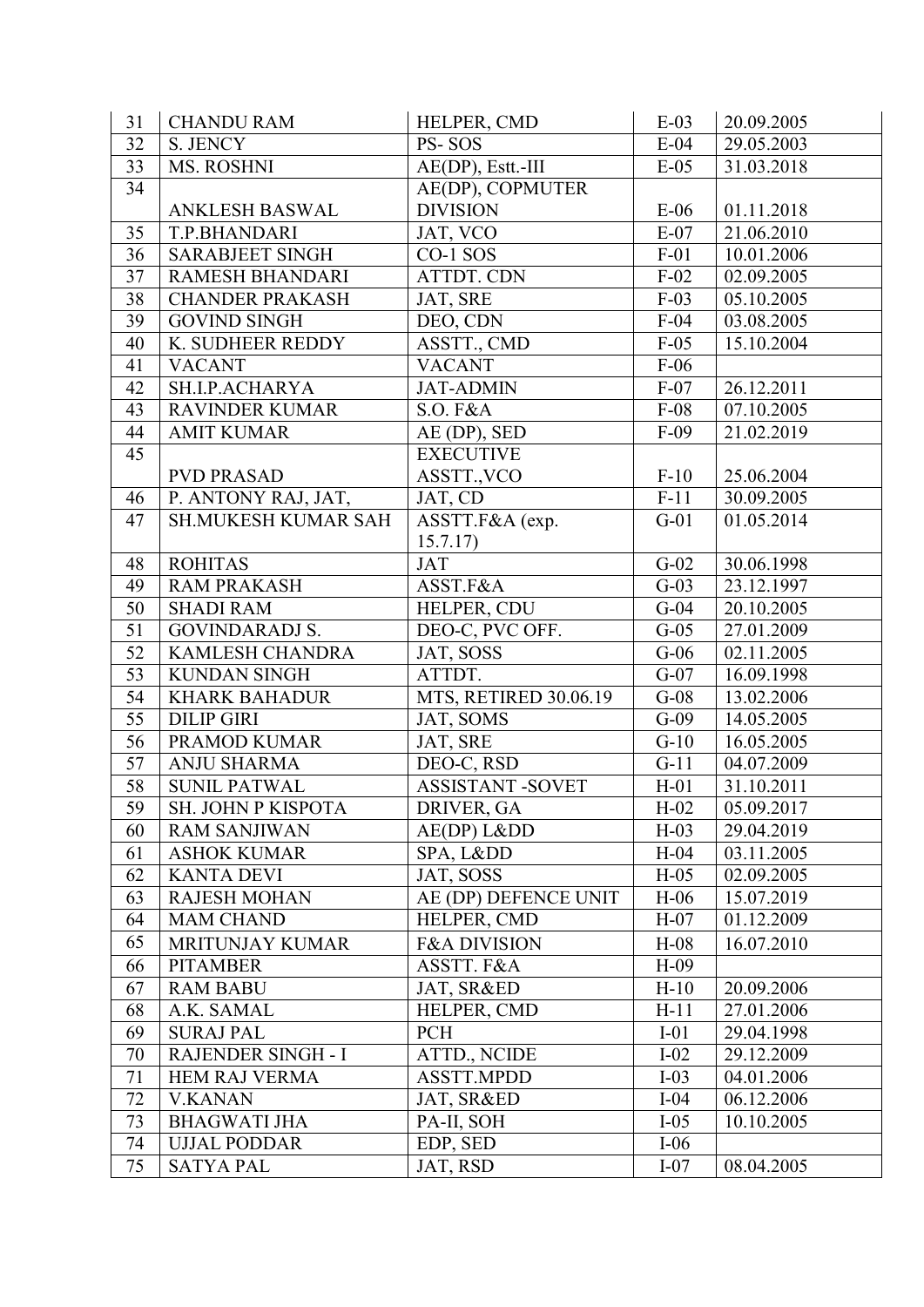| 76  | R.S. MEENA                 | JAT, MPDD           | $I-08$ | 06.09.2005        |
|-----|----------------------------|---------------------|--------|-------------------|
| 77  | C. RADHAKRISHANA           | ASST.F&A            | $I-09$ | 10.05.2002        |
| 78  | <b>MAHABIR SINGH (II)</b>  | <b>DRIVER</b>       | $I-10$ | 25.04.1998        |
| 79  | <b>URBA DUTT JOSHI</b>     | JAT, STRIDE         | $I-11$ | 14.02.2006        |
| 80  | <b>SEEMA BHATT</b>         | ASSTT. F&A          | $J-01$ | 01.04.2004        |
| 81  | <b>ATTAR SINGH</b>         | <b>ASSTT. SRD</b>   | $J-02$ | 07.07.2003        |
| 82  | <b>SURESH KUMAR</b>        | <b>DRIVER</b>       | $J-03$ | 04.08.2003        |
| 83  | <b>VIJAYA BRIJWAL</b>      | S.O., MPDD          | $J-04$ | 02.09.2005        |
| 84  | <b>SH. KUNJ BIHARI</b>     | AE (DP), SED        | $J-05$ | 15.06.2018        |
| 85  | <b>VINOD KUMAR</b>         | <b>DRIVER</b>       | $J-06$ | 12.09.2011        |
| 86  | RAJ BALA                   | <b>ASSTT. SOS</b>   | $J-07$ | 30.06.2003        |
| 87  | <b>INDU SINGH</b>          | S.O., SRE           | $J-08$ | 18.02.2005        |
| 88  | <b>LALITA NEGI</b>         | SR. ASSTT. F&A      | $J-09$ | 23.07.2010        |
| 89  | <b>VIJAY KUMAR</b>         | AE (DP), SRD        | $J-10$ | 21.02.2019        |
| 90  | SH. SANDEEP KR.            |                     |        |                   |
|     | <b>SHARMA</b>              | AE (DP), ERP CELL   | $J-11$ | 08.07.2017        |
| 91  | ANUSHRI TRIPATHI           | SO, LEGAL CELL      | $J-12$ | 01.03.2019        |
| 92  | HEMANT KUMAR PARIDA        | PROOF READER        | $J-13$ | 11.04.2005        |
| 93  | <b>KUMAR MANISH</b>        | AE (DP), LEGAL CELL | $J-14$ | 23.01.2020        |
| 94  | SHISHURAJ YADAV            | TEC. ASSTT., EMPC   | $J-15$ | 02.04.2019        |
| 95  | KULDEEP SINGH BISHT        | SR. ASSTT., SOA     | $K-01$ | 01.09.2009        |
| 96  | <b>MAHENDER SINGH</b>      | ASST.SRE            | $K-02$ | 27.06.2003        |
| 97  | VIRENDER SINGH RAWAT       | JAT, SOH            | $K-03$ | 30.05.2005        |
| 98  | R. VARALAXMI               | ASSTT., SOE         | $K-04$ | 10.09.2004        |
| 99  | <b>SAROJ RAWAT</b>         | ASST., SRE          | $K-05$ | 24.07.2003        |
| 100 | <b>VACANT</b>              |                     | $K-06$ |                   |
| 101 | <b>GEETA SHARMA</b>        | CO-I. SSC           | $K-07$ | 06.11.2003        |
| 102 | <b>SKNEGI</b>              | <b>ASST.SOCIS</b>   | $K-08$ | 30.07.2003        |
| 103 | <b>RANJANA</b>             | ASST, RSD           | $K-09$ | 24.07.2003        |
| 104 | <b>MANOHAR LAL</b>         | JAT, REG.(A) OFF.   | $K-10$ | 21.12.2009        |
| 105 | <b>VIBHA VERMA</b>         | STENO, SRE&D        | $K-11$ | 08.01.2004        |
| 106 | <b>RAVINDER KUMAR</b>      | DRIVER, ADMN        | $K-12$ | 17.07.2009        |
| 107 | <b>HARKESH KUMAR</b>       | $SO, F\&A$          | $K-13$ | 30.05.2008        |
| 108 | <b>VACANT</b>              | <b>VACANT</b>       | $K-14$ |                   |
| 109 | <b>SEEMA</b>               | PA, MOU CELL        | $K-15$ | 06.03.2019        |
| 110 | PARSU RAM SUTAR            | CARP. CMD           | $L-01$ | 08.08.2005        |
| 111 |                            | EXECUTIVE, ASSTT.   |        |                   |
|     | RAMESH SINGH RAWAT         | <b>CDN</b>          | $L-02$ | 13.01.2020        |
| 112 | KULDEEP SINGH BISHT        | DRIVER, ADMN        | $L-03$ | 14.11.2006        |
| 113 |                            | SEMI PROF. ASSTT.,  |        | <b>RETIRED ON</b> |
|     | DESRAJ SHARMA              | <b>LIBRARY</b>      | $L-04$ | 31.03.19          |
| 114 | <b>PARAS RAM</b>           | ASSTT., GA          | $L-05$ | 26.07.2005        |
| 115 | R.P. BHANDARI              | X.O., GA            | $L-06$ | 01.08.2005        |
| 116 | RAMESH SINGH RAWAT         | JAT, ADMN.          | $L-07$ | 16.08.2005        |
| 117 | Ms. PARINITA               | JAT, SOSS           | $L-08$ | 20.07.2005        |
| 118 | <b>CHANDER MOHAN SINGH</b> | JAT, SOCE           | $L-09$ | 29.07.2005        |
| 119 | <b>RAM SANEHI RAM</b>      | ASSTT., CMD         | $L-10$ | 30.09.2008        |
| 120 | <b>SUNIL KUMAR</b>         | ASSTT., SRE         | $L-11$ | 20.07.2005        |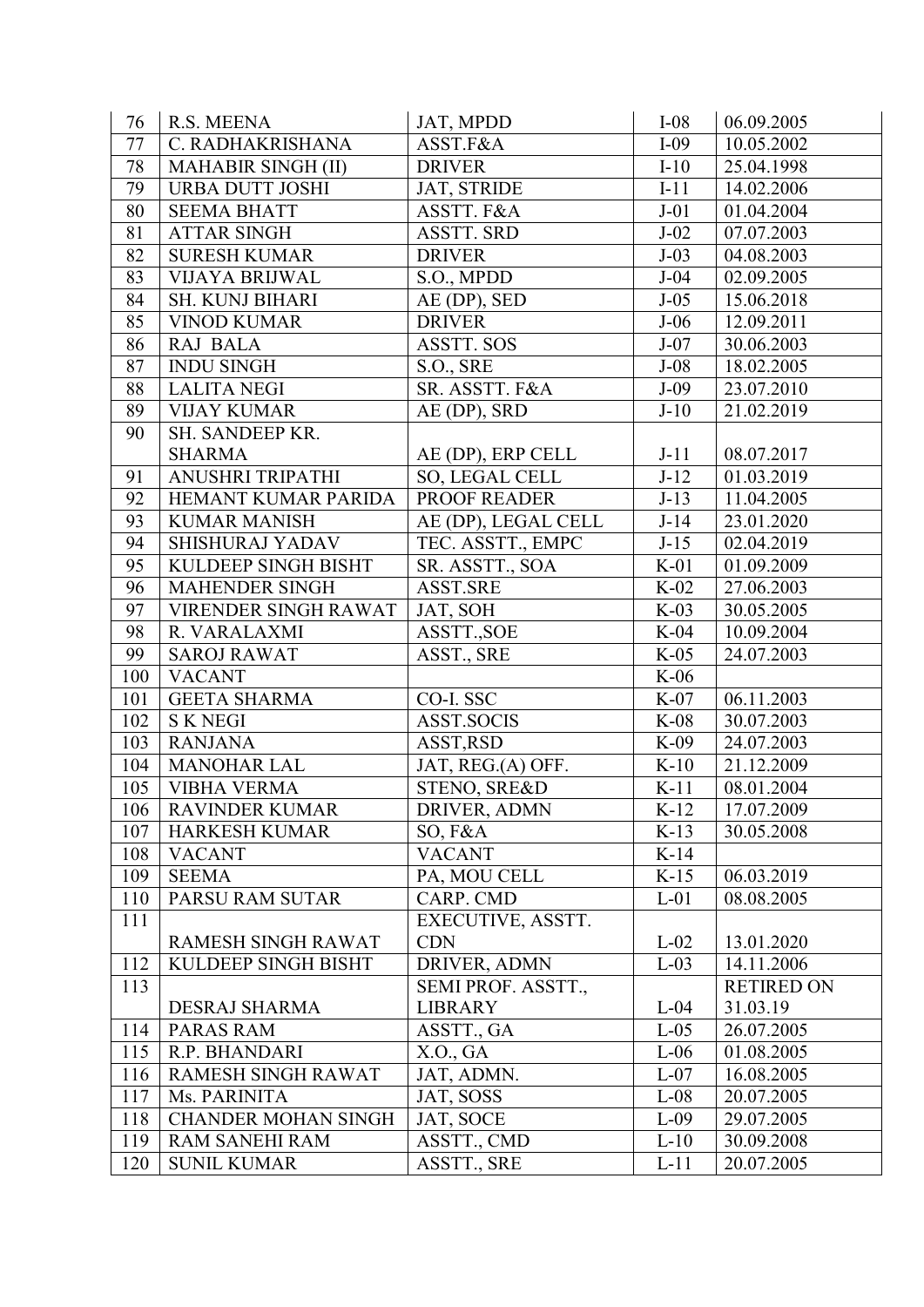| 121 | <b>RAJESH KUMAR</b>        | PS, SOJNMS          | $L-12$ | 28.03.2018 |
|-----|----------------------------|---------------------|--------|------------|
| 122 | A.N. KISPOTA               | DEO, SOCIS          | $L-13$ | 29.07.2005 |
| 123 | <b>KUMAR MANISH</b>        | <b>LEGAL CELL</b>   | $L-14$ | 23.01.2020 |
| 124 | <b>SATBIR SINGH</b>        | JAT, F&A            | $L-15$ | 09.09.2005 |
| 125 | PRAVEEN CHAUHAN            | <b>AE(DP) NCIDE</b> | $M-01$ | 22.01.2018 |
| 126 | <b>LALAN MANJHI</b>        | LAB. ASSTT. SOS     | $M-02$ | 26.07.2005 |
| 127 | <b>BARKHA RANI</b>         | ASSTT. F&A          | $M-03$ | 08.08.2005 |
| 128 | <b>T.O.TIRKEY</b>          | ASSTT, SOH          | $M-04$ | 21.07.2005 |
| 129 | <b>VACANT</b>              | <b>VACANT</b>       | $M-05$ |            |
| 130 | <b>SH. GIAN CHAND</b>      | Lⅅ                  | $M-06$ | 08.03.2017 |
| 131 | <b>REENA SHARMA</b>        | DEO, Lⅅ             | $M-07$ | 26.07.2005 |
| 132 | <b>VINOD SINGH</b>         | JAT, SRE            | $M-08$ | 25.07.2005 |
| 133 | <b>VACANT</b>              | <b>VACANT</b>       | $M-09$ |            |
| 134 | K.P. PANDEY                | JAT, SRE            | $M-10$ | 10.10.2005 |
| 135 | <b>LALIT KUMAR</b>         | PA-II, SOSS         | $M-11$ | 25.07.2005 |
| 136 | <b>MAHAVIR SINGH SAINI</b> | STENO, SRE&D        | $M-12$ | 26.07.2005 |
| 137 | <b>NAVEEN CHAND PANDEY</b> | ATTDT., EMPC        | $M-13$ | 31.10.2005 |
| 138 | <b>SHYAMJI RAI</b>         | ASSTTT., F&A        | $M-14$ | 07.10.2005 |
| 139 | MRS. GHAZALA PRAVEEN       | <b>EMPC</b>         | $M-15$ | 03.02.2017 |

#### **ALLOTMENT OF TYPE - III (NON-ACADEMIC) TO OFFICIALS**

| SL.            |                          | <b>DESIGNATION &amp;</b> | QTR.        | Date of    |
|----------------|--------------------------|--------------------------|-------------|------------|
| NO.            | <b>NAME OF ALLOTEE</b>   | DIVN.                    | NO.         | Occupation |
| $\mathbf{1}$   | <b>RAKESH KUMAR</b>      | S.O.                     | $A-01$      | 02.05.1998 |
| $\overline{2}$ | MS. M. SUREKHA           | A.R.                     | $A-02$      | 19.04.1998 |
| $\overline{3}$ | MS. NEETA SETHI          | A.R.                     | $A-03$      | 08.04.1998 |
| $\overline{4}$ | <b>SUDHEER KUMAR</b>     | PRG.CD                   | $A-04$      | 02.06.2003 |
| 5              | <b>RAKESH TIWARI</b>     | S.O.                     | $A-05$      | 05.10.1998 |
| 6              | <b>MS. JAIN PERVESH</b>  | A.R.                     | $A-06$      | 02.05.1998 |
|                | <b>BHUPENDER SINGH</b>   |                          |             |            |
| $\overline{7}$ | <b>RAWAT</b>             | DPA, SED                 | $A-07$      | 06.07.2009 |
|                | <b>SH. SAMPAT RAY</b>    |                          |             |            |
| 8              | <b>AGRAWAL</b>           | AR (CPU)                 | $C-01$      | 30.06.2017 |
| 9              | NAND KUMAR GUPTA         | S.O., PVC                | $C-02$      | 20.01.1999 |
| 10             | <b>BAL KISHAN</b>        | SO, CMD                  | $C-03$      | 30.04.2004 |
| 11             | <b>MS. SUNITA KAPOOR</b> | S.O., (Mgt.)             | $C-04$      | 18.07.2008 |
| 12             | A. MOHAN                 | A.R.                     | $C-05$      | 02.09.2005 |
| 13             | <b>GOVIND PANDEY</b>     | SO <sub>1</sub>          | $C-06$      | 23.01.1998 |
| 14             | PRATAP NAGARAJ           | P.S.                     | $C-07$      | 30.07.2008 |
| 15             | <b>ARCHANA SHUKLA</b>    | ASST. PROF., SOSS        | $D-01$      | 12.07.2019 |
| 16             | M/S NISHI SAXENA         | <b>AR-NCIDE</b>          | $D-02$      | 09.04.2014 |
| 17             | YADU NATH SHARMA         | SPA, ADMN.               | $D-03$      | 01.05.2010 |
| 18             | V.S. BISHT               | <b>SR.TRANSLATOR</b>     | $D-04$      | 03.10.2003 |
| 19             | MS. LALITA SHARMA        | A.R.                     | $172$ (JNU) | 01.08.2008 |
|                |                          |                          |             | VACANT on  |
| 20             | <b>VACANT</b>            | <b>VACANT</b>            | $171$ (JNU) | 25.11.2019 |
| 21             | <b>SH. TILAK RAJ</b>     | S.O. (P)                 | $174$ (JNU) |            |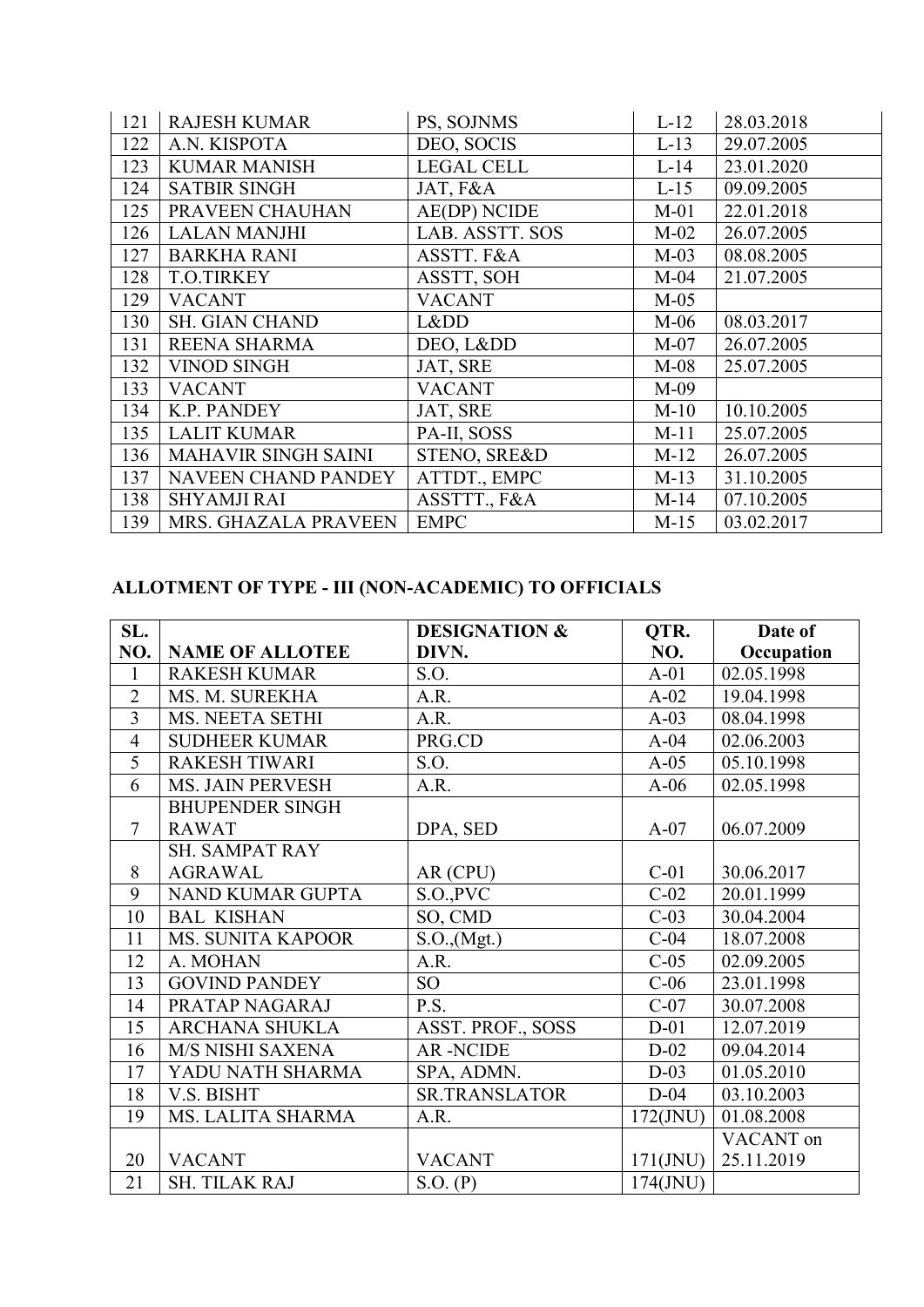| 22 | <b>SH. PAO KHAN LAL PAITE</b> | <b>ASSTT. REGISTRAR</b> | $F-02$ | 05.03.2016    |
|----|-------------------------------|-------------------------|--------|---------------|
| 23 | <b>SH.ANIL KUMAR SINGH</b>    | A.R.SED                 | $F-04$ | 16.06.2014    |
| 24 | <b>G.R. KRISHNA</b>           | PA - II, SOS            | $F-05$ | 02.09.2005    |
| 25 | <b>AJIT KUMAR</b>             | $SO(P)$ , I.D.          | $F-06$ | 02.11.2007    |
| 26 | <b>C.V.ANAND</b>              | SO, ACD                 | $F-07$ | 01.10.2007    |
| 27 | <b>VIBHA VERMA</b>            | PS, SOTHSM              | $F-08$ | 13.01.2020    |
| 28 | <b>ANITA SAJWAN</b>           | DPA, ADMIN              | $F-09$ | 06.07.2009    |
| 29 | <b>REKHA MISHRA</b>           | RSD, PS                 | $F-10$ | 21.02.2019    |
| 30 | Y NOORUDDIN                   | $EE(C)$ CMD             | $F-11$ | 23.11.2011    |
| 31 | <b>VACANT</b>                 | <b>VACANT</b>           | $H-03$ | <b>VACANT</b> |
| 32 | <b>RAJESH SHARMA</b>          | SPA, PIU                | $H-06$ | 29.10.2007    |
| 33 | <b>MS. MANJU SHARMA</b>       | PA-II, SOS              | $H-10$ | 03.06.2008    |
| 34 | POONAM LOOMBA                 | <b>DPA</b>              | $I-01$ | 28.01.2013    |
| 35 | <b>U. P. SHARMA</b>           | EE, CMD                 | $I-02$ | 11.05.2019    |
| 36 | <b>RAJBIR SINGH</b>           | SO, SOCE                | $I-03$ | 30.09.2019    |
| 37 | <b>K N MOHANAN</b>            | $SO(P)$ , MPDD          | $I-04$ | 10.12.2008    |
| 38 | <b>RASHMI SARPAL</b>          | <b>PS</b>               | $I-05$ | 26.08.2019    |
| 39 | PPRIYA RANJAN SAMAL           | TECH. ASSTT. EMPC       | $I-06$ | 09.07.2018    |
| 40 | <b>VACANT</b>                 | <b>VACANT</b>           | $I-08$ |               |
| 41 | <b>MANJULA MALIK</b>          | SO, EMPC                | $I-09$ | 17.08.2005    |
| 42 | <b>ANUPRIYA PANDEY</b>        | ASSTT. PROF., SOMS      | $J-01$ | 31.01.2019    |
| 43 | <b>ANIL KUMAR</b>             | SO, MPDD                | $J-02$ | 17.08.2005    |
| 44 | RADHA PADMANABHAN             | <b>ASSTT. REGISTRAR</b> | $J-03$ | 17.08.2005    |
| 45 | <b>B.K.SOMAYAJULU</b>         | P.S. (F&A)              | $J-04$ | 10.10.2005    |
|    |                               | ASSTT. PROFESSOR.       |        |               |
| 46 | <b>SH. PRADEEP KUMAR</b>      | <b>SOEDS</b>            | $J-05$ | 01.02.2017    |
| 47 | <b>GOPAL MEHTO</b>            | CARPT., EMPC            | $J-06$ | 04.04.2008    |
| 48 | <b>B.P. MOHANTHY</b>          | AR (SED)                | $J-07$ |               |

# **ALLOTMENT OF TYPE - III (ACADEMIC) TO OFFICIALS**

| SL.            |                        | <b>DESIGNATION &amp;</b> | QTR.                      | Date of       |
|----------------|------------------------|--------------------------|---------------------------|---------------|
| NO.            | <b>NAME OF ALLOTEE</b> | DIVN.                    | NO.                       | Occupation    |
|                | MS. GRACE DON          | ASST. PROFESSOR,         | 169                       |               |
| 1              | <b>MERCING</b>         | <b>SOEDS</b>             | ( JNU)                    |               |
|                |                        |                          | 170                       |               |
| $\overline{2}$ | <b>MANOJ TIRKEY</b>    | <b>ASSTT. REGISTRAR</b>  | $\left(\text{JNU}\right)$ |               |
|                |                        | <b>SECTION OFFICER,</b>  |                           |               |
| 3              | SH. R. K. GUPTA        | F&A                      | $173$ (JNU)               | 14.07.2017    |
| 4              | <b>MANJU SHARMA</b>    | PS, NCDS                 | $B-01$                    | 22.01.2020    |
| 5              | <b>HEALTH CENTRE</b>   |                          | $B-02$                    | 07.12.2006    |
|                |                        | ASSTT. PROFESSOR.        |                           |               |
| 6              | MS. SONIA SHARMA       | <b>SOTHSSM</b>           | $B-03$                    | 29.04.2017    |
|                |                        | <b>ASSTT. PROFESSOR,</b> |                           |               |
| 7              | MOHD. TAHIR SIDDIQUI   | <b>SOPVA</b>             | $B-04$                    | 01.08.2017    |
|                |                        | <b>ASSOCIATE</b>         |                           |               |
| 8              | P. VIJAYAKUMAR         | PROFESSOR, SOA           | $B-05$                    | 28.08.2006    |
| 9              | VACANT                 | <b>VACANT</b>            | $B-06$                    | <b>VACANT</b> |
| 10             | M. RAJA MANNAR         | PROD(SG), EMPC           | $B-07$                    | 01.02.2002    |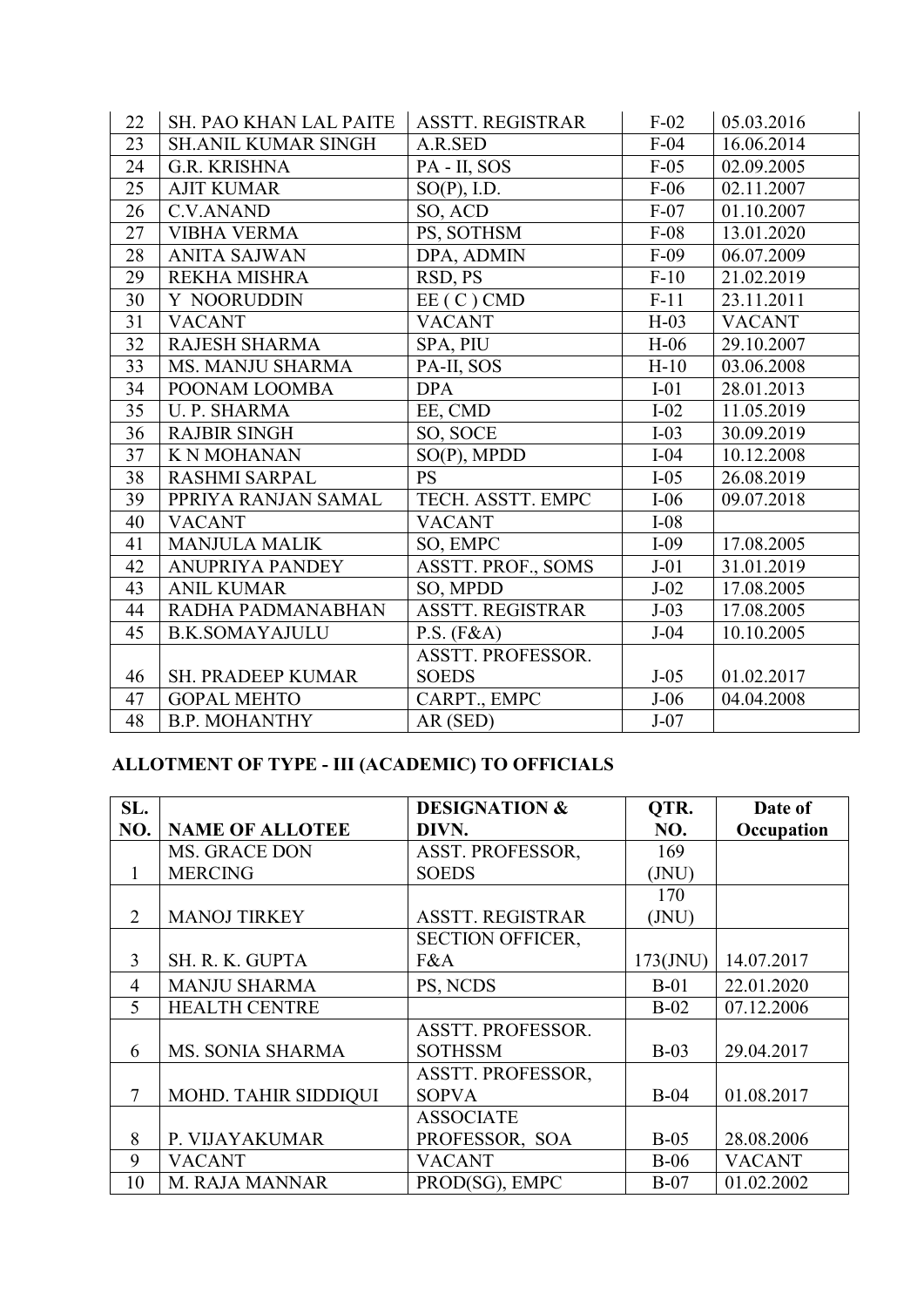| 11              | A . MURALI M RAO        | JT. DIRECTOR, CD            | $D-05$ | 16.06.2007 |
|-----------------|-------------------------|-----------------------------|--------|------------|
|                 | <b>ASHISH KUMAR</b>     |                             |        |            |
| 12              | <b>AWADHIYA</b>         | AD, COE                     | $D-06$ | 12.10.2019 |
|                 |                         | <b>ASSISTANT</b>            |        |            |
| 13              | <b>SHIVAJI BHASKAR</b>  | PROF.SOFL                   | $D-07$ | 01.06.2018 |
|                 |                         | ASST. DIRECTOR,             |        |            |
| 14              | DILIP KUMAR SENAPATI    | COM. DIV.                   | $E-01$ | 01.08.2019 |
| 15              | N. VENKATESHWARLU       | LECT.(SS), SOET             | $E-02$ | 25.01.2005 |
| 16              | R. VASHUM               | LECT. SOSS                  | $E-03$ | 13.10.2004 |
|                 | MS. TANGJAKHOMBI        |                             |        |            |
| 17              | <b>AKOIJAM</b>          | LECT. SOTHSM                | $E-04$ | 04.07.2009 |
|                 | <b>MITA SINHA</b>       | <b>ASSOCIATE</b>            |        |            |
| 18              | <b>MAHAPATRA</b>        | PROFESSOR, SOA              | $E-05$ | 04.05.2006 |
|                 | DR. BIR ABHIMANYU       |                             |        |            |
| 19              | <b>KUMAR</b>            | ARD, RC-I                   | $E-06$ | 20.03.2008 |
| 20              | MS MITTOO DAS           | ASSTT. PROF. (SOSS)         | $E-07$ | 10.02.2016 |
| 21              | <b>RASHMI BANSAL</b>    | LECT., SOMS                 | $G-01$ | 06.01.2006 |
| 22              | DR.ANAND GUPTA          | LECT, SOL                   | $G-02$ | 22.04.2014 |
| 23              | MS. SWETA SINGH         | ASSTT. PROF., RSD           | $G-03$ | 03.02.2017 |
| 24              | T VIJAYA KUMAR          | LECT., SOMS                 | $G-04$ | 04.12.2003 |
|                 |                         | SR. ASST. PROF.             |        |            |
| 25              | ARCHANA AGARWAL         | <b>SOVET</b>                | $G-05$ | 09.12.2019 |
| 26              | AMIT KR. SRIVASTAVA     | ASSTT. PROF. RSD            | $G-06$ | 08.03.2019 |
| 27              | P RADHIKA               | LECTURER, SOPVA             | $G-07$ | 12.05.2009 |
| 28              | M/S ANJALI C. RAMTAKE   | <b>LECTURER-SOMS</b>        | $G-08$ | 01.06.2014 |
| 29              | <b>SH. AMIT KUMAR</b>   | <b>SOJNMS</b>               | $G-09$ | 13.04.2017 |
| 30              | <b>SUTAPA BOSE</b>      | LECT.(SS) SOE               | $G-10$ | 04.08.2003 |
|                 | DR. SUHAS               |                             |        |            |
| 31              | <b>SHETGOVEKAR</b>      | <b>ASSTT. PROF., SOSS</b>   | $G-11$ | 01.08.2019 |
| 32              | PADMINI JAIN            | <b>ASSTT. PROF., SOJNMS</b> | $H-01$ | 08.04.2019 |
| $\overline{33}$ | <b>JYOTI CHAWLA</b>     | <b>ASSTT&gt;PROF. SOS</b>   | $H-02$ | 05.03.2019 |
|                 | DR.TATA RAMA            |                             |        |            |
| 34              | <b>KRISHANA</b>         | <b>LECTURER -STRIDE</b>     | $H-04$ | 01.05.2014 |
| 35              | NEETI AGGARWAL          | <b>READER, SOMS</b>         | $H-05$ | 04.08.2003 |
|                 |                         | <b>ASSISTANT</b>            |        |            |
| 36              | DR. P. VENKATRAMANA     | PROF.SOSS                   | $H-07$ | 05.11.2018 |
| 37              | <b>SHUBHANGI VAIDYA</b> | AD. RSD                     | $H-08$ | 10.01.2003 |
|                 | MOHAMMED ABDUL          | ASST. PROFESSOR,            |        |            |
| 38              | <b>KAREEM</b>           | <b>SOS</b>                  | $H-09$ | 01.06.2019 |
| 39              | <b>RABINDRA KUMAR</b>   | <b>READER, SOSS</b>         | $H-11$ | 05.06.2008 |
| 40              | <b>MANEESHA PANDEY</b>  | ASST. PRPF., SOSS           | $J-08$ | 11.09.2019 |
|                 | DR. LAKSHAMAN           |                             |        |            |
| 41              | <b>PRASAD</b>           | <b>SOPVA</b>                | $J-09$ | 01.09.2015 |
|                 | Sh. VIKASH KUMAR        | ASSTT.PROFESSOR,            |        |            |
| 42              | <b>SINGH</b>            | <b>SOFL</b>                 | $J-10$ | 01.09.2015 |
|                 |                         | <b>ASSIT.PROFESSOR (</b>    |        |            |
| 43              | MOHAMMAD SALEEM         | <b>SOFL</b>                 | $J-11$ | 16.12.2011 |
| 44              | M.P. MISHRA             | LECT., SOCIS                | $K-01$ | 26.07.2005 |
| 45              | <b>MANSHI SHARMA</b>    | ASSTT. PROF. SOL            | $K-02$ | 28.01.2019 |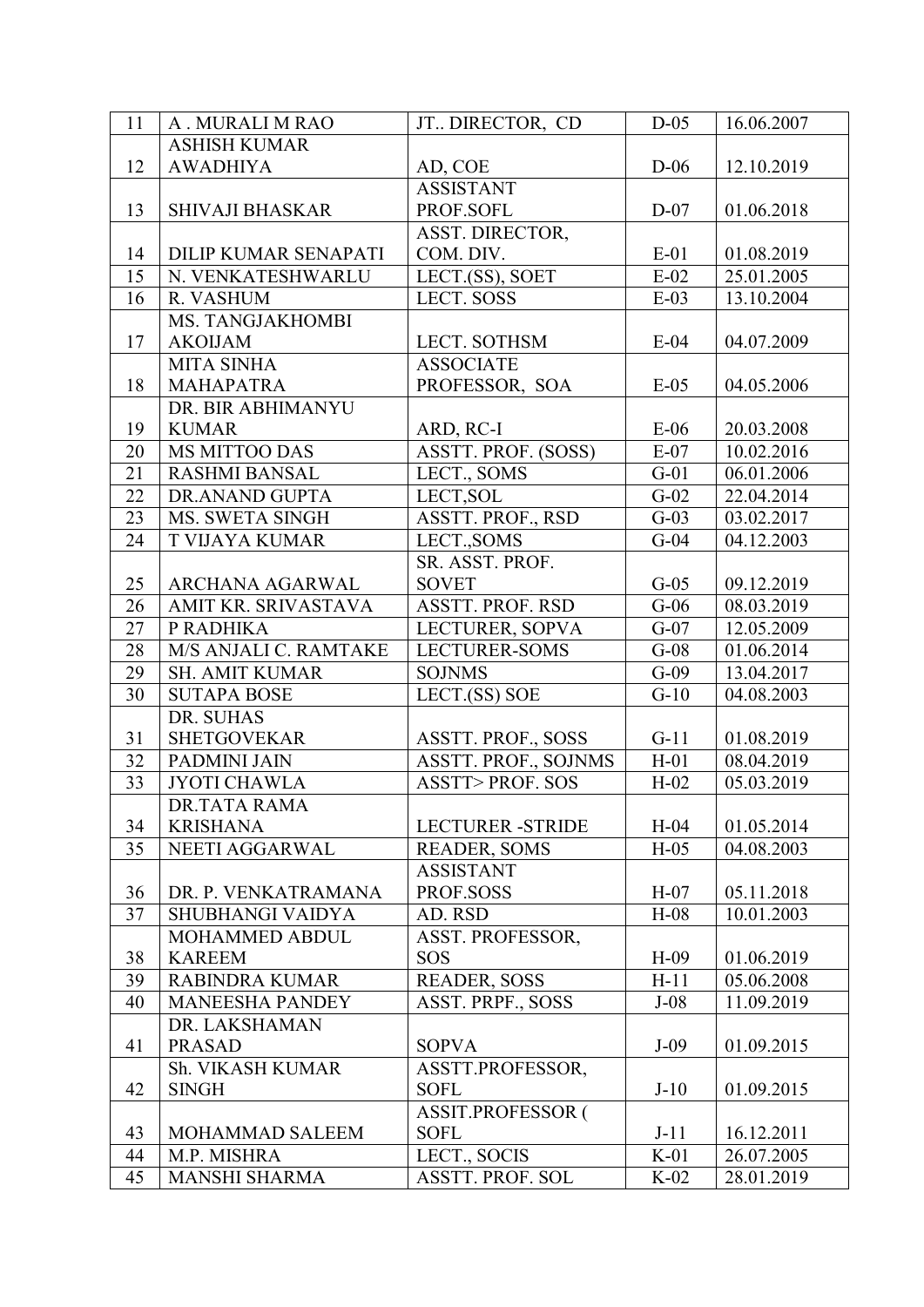| 46 | RAKHI SHARMA               | LECT.(SS), SOET                 | $K-03$ | 12.08.2005    |
|----|----------------------------|---------------------------------|--------|---------------|
|    | DR.PRAVEEN KUMAR           | <b>ASSOCIATE</b>                |        |               |
| 47 | <b>JAIN</b>                | PROFESSOR, SOA                  | $K-04$ | 09.05.2006    |
| 48 | MS.SUNEET KASHYAP          | LECT. SOL                       | $K-05$ | 18.11.2005    |
| 49 | ROSE NEIMBIAKKIM           | LECT., SOSW                     | $K-06$ | 28.03.2013    |
| 50 | <b>N RAMYA</b>             | <b>LECTURER</b> , SOSW          | $K-07$ | 01.05.2010    |
| 51 | DR.GURUPADA SAREN          | <b>LECT. SOCE</b>               | $K-08$ | 06.03.2006    |
| 52 | <b>VISHAL WARPA</b>        | <b>ASSTT. PROF. SOS</b>         | $K-09$ | 27.06.2019    |
| 53 | DR. MOMITA DAS             | AD, NCIDE                       | $K-10$ | 22.10.2007    |
| 54 | DR. SAYANTANI              | ASSTT. PROF., SOSW              | $K-11$ | 11.08.2017    |
|    | DR. MADHULIKA P            | <b>ASSOCIATE PROF.,</b>         |        |               |
| 55 | <b>SARKAR</b>              | <b>SOMS</b>                     | $L-01$ | 27.08.2012    |
| 56 | DR. JYOTSNA DIKSHIT        | DY. DIR, NCIDE                  | $L-02$ | 19.01.2006    |
| 57 | <b>DR.SUNIL KUMAR</b>      | <b>LECT. SOMS</b>               | $L-03$ | 07.04.2006    |
| 58 | DR. LEENA SINGH            | LECT., SOMS                     | $L-04$ | 28.01.2013    |
| 59 | <b>DALJEET SACHDEVA</b>    | PROD.(SG) EMPC                  | $L-05$ | 01.05.2009    |
|    |                            | ASST. PROFESSOR,                |        |               |
| 60 | DR. BIPLAB JAMATIA         | <b>SOHS</b>                     | $L-06$ | 29.05.2019    |
| 61 | Dr. SHIKHA RAI             | ASS. PROF., SOJNMS              | $L-07$ | 18.02.2017    |
| 62 | <b>SH. ZUCHAMO YANTHAN</b> | LECT., SOS                      | $L-08$ | 27.01.2006    |
|    | DR. ARVIND KUMAR           |                                 |        |               |
| 63 | <b>SHAKYA</b>              | ASSTT. PROF., SOS               | $L-09$ | 22.07.2019    |
| 64 | <b>VACANT</b>              | <b>VACANT</b>                   | $L-10$ | <b>VACANT</b> |
| 65 | Dr. SATYARAJ               | <b>Assistant Professor, SOS</b> | $L-11$ | 09.05.2017    |
| 66 | <b>JITENDERJIT KAUR</b>    | PRODUCER, EMPC                  | $F-01$ | 06.07.2009    |
| 67 | Sh. ANURAG TIWARI          | Producer, EMPC                  | $F-03$ | 18.08.2005    |
| 68 | DR. GOVIND BHARDWAJA       | <b>SOPVA</b>                    | $I-07$ | 05.12.2016    |
| 69 | <b>SH. RAMESH YADAV</b>    | <b>SOJNMS</b>                   | $I-10$ | 30.01.2017    |

## **ALLOTMENT OF TYPE - IV (MGC) HOUSES TO OFFICIALS**

| SL. |                        | <b>DESIGNATION &amp;</b>   | QTR.   | Date of    |
|-----|------------------------|----------------------------|--------|------------|
| NO. | <b>NAME OF ALLOTEE</b> | DIVN.                      | NO.    | Occupation |
|     | <b>RAMPELLI</b>        | <b>ASSOCIATE PROF.,</b>    |        |            |
| 1   | SATYANARAYANA          | <b>STRIDE</b>              | $A-01$ | 01.09.2012 |
|     | DR. MRIDULA RASHMI     | <b>ASST.PROFESSOR</b>      |        |            |
| 2   | <b>KINDO</b>           | (SOH)                      | $A-02$ | 09.12.2016 |
|     |                        | <b>ASST.PROFESSOR</b>      |        |            |
| 3   | <b>S M GOKHALE</b>     | (SOS)                      | $A-03$ | 18.02.2012 |
| 4   | DR. EISHA KANNADI      | <b>ASSOT. PROF., SOE</b>   | $A-04$ | 16.10.2018 |
| 5   | PROF.J.K. SRIVASTAVA   | PROF.SOH                   | $B-01$ | 01.08.2018 |
| 6   | <b>S.B. UPADHAYAY</b>  | <b>SR.LECT, SOSS</b>       | $B-02$ | 17.09.2004 |
|     | DR. DEEPIKA, ASSTT.    |                            |        |            |
| 7   | PROF.                  | <b>ASSTT. PROF., SOS</b>   | $B-03$ | 12.02.2018 |
| 8   | <b>VACANT</b>          | <b>VACANT</b>              | $B-04$ |            |
| 9   | <b>VACANT</b>          | <b>VACANT</b>              | $C-01$ |            |
| 10  | MS. THOMAS A.J.        | <b>READER</b>              | $C-02$ | 24.12.1997 |
| 11  | <b>AKSHAY KUMAR</b>    | <b>READER, SOCIS</b>       | $C-03$ | 30.09.2008 |
| 12  | Dr. P.V. SURESH        | <b>ASSOT. PROF., SOCIS</b> | $C-04$ | 28.08.2018 |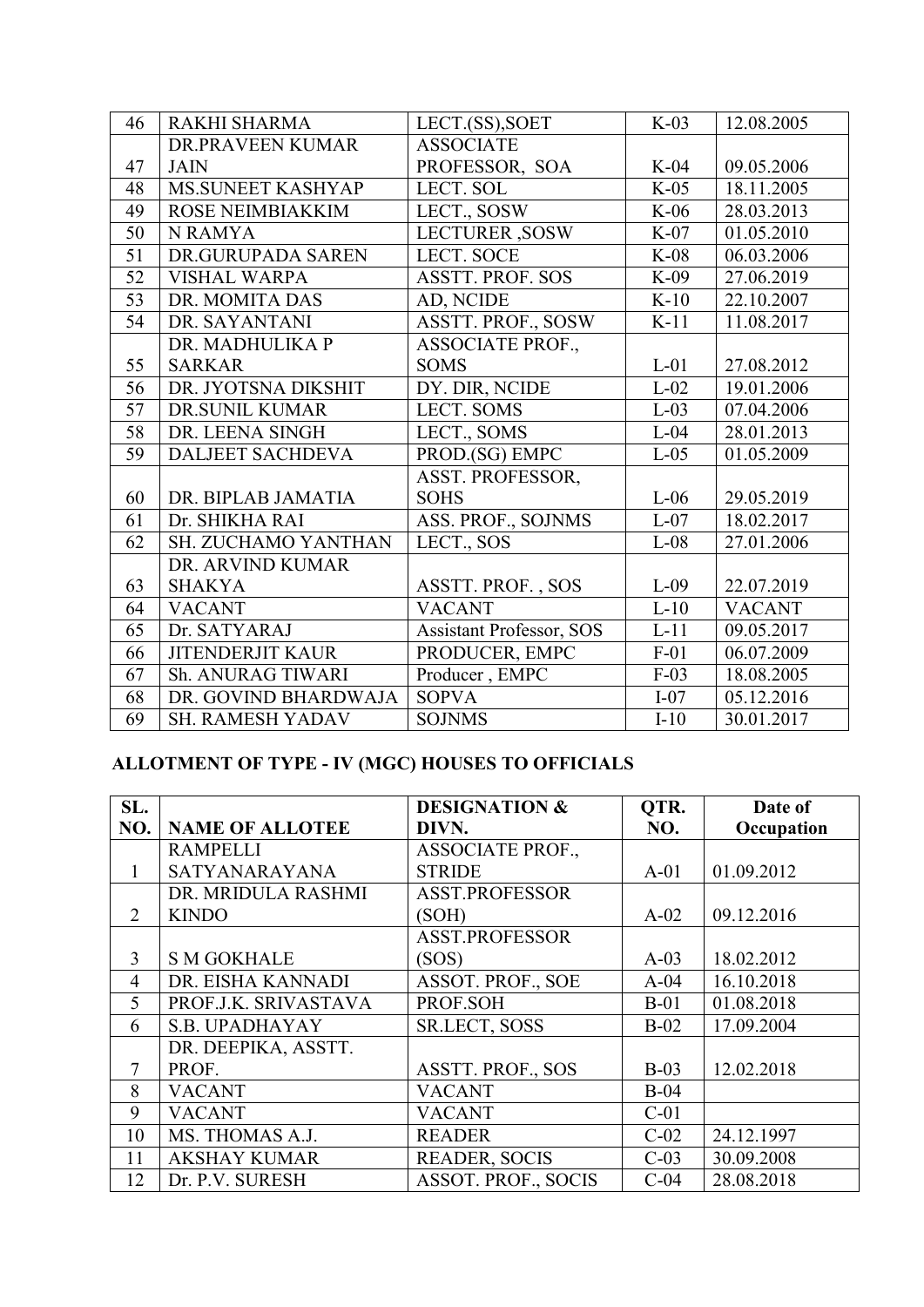| 13 | DR. M.ASAD NIZAM          | DY. DIRECTOR, EMPC  | $D-01$ | 07.02.2008 |
|----|---------------------------|---------------------|--------|------------|
|    |                           | <b>ASSOCIATE</b>    |        |            |
| 14 | MS. PEMA EDEN SANDUP      | PROFESSOR, SOH      | $D-02$ | 09.12.2017 |
| 15 | <b>ARCHNA SINGH</b>       | <b>READER SOSS</b>  | $D-03$ | 23.10.2006 |
|    | PROF. ANJALI C.           |                     |        |            |
| 16 | <b>RAMTEKE</b>            | PROF., SOMS         | $D-04$ | 14.01.2020 |
| 17 | DR. ASHISH AGARWAL        | <b>READER, SOET</b> | $E-01$ | 06.02.2008 |
| 18 | <b>MS. POONAM BHUSHAN</b> | LECT. $(SG)$        | $E-02$ | 24.12.1997 |
|    | DR.                       | <b>ASSOCIATE</b>    |        |            |
| 19 | V.V.SUBRAHAMANYAM         | PROF.SOCIS          | $E-03$ | 25.04.2018 |
| 20 | DR. SUNIL KUMAR DAS       | DY. DIRECTOR, EMPC  | $E-04$ | 18.04.2018 |
| 21 | PROF. DURGESH NANDINI     | PROF. SOSS          | $F-01$ | 22.01.2018 |
| 22 | DR. SHIV KUMAR VYAS       | <b>READER, SOET</b> | $F-02$ | 20.04.2007 |
| 23 | DR. SHUBHANGI VAIDYA      | <b>SOITDS</b>       | $F-03$ | 13.09.2019 |
| 24 | PROF. BASANTI PRADHAN     | PROFESSOR, STRIDE   | $F-04$ | 10.08.2005 |
| 25 | PROF. P.K. BISWAS         | PROFESSOR, STRIDE   | $G-01$ | 26.01.2001 |
| 26 | PROF. ANURAG SAXENA       | PROFESSOR, SOMS     | $G-02$ | 31.03.1998 |
| 27 | <b>DOLLY MATHEW</b>       | <b>READER. SOS</b>  | $G-03$ | 30.05.2003 |
|    | <b>SH. BINOD PRASAD</b>   |                     |        |            |
| 28 | <b>GUPTA</b>              | <b>PRODUCER</b>     | $G-04$ | 17.02.2000 |

#### **ALLOTMENT OF TYPE - V (MGC) HOUSES TO OFFICIALS**

| SL.            | $\frac{1}{2}$ of the $\frac{1}{2}$ $\frac{1}{2}$ $\frac{1}{2}$ $\frac{1}{2}$ $\frac{1}{2}$ $\frac{1}{2}$ $\frac{1}{2}$ $\frac{1}{2}$ $\frac{1}{2}$ $\frac{1}{2}$ $\frac{1}{2}$ $\frac{1}{2}$ $\frac{1}{2}$ $\frac{1}{2}$ $\frac{1}{2}$ $\frac{1}{2}$ $\frac{1}{2}$ $\frac{1}{2}$ $\frac{1}{2}$ $\frac{1}{2}$ $\frac{$ | <b>DESIGNATION &amp;</b> | QTR.   | Date of    |
|----------------|-----------------------------------------------------------------------------------------------------------------------------------------------------------------------------------------------------------------------------------------------------------------------------------------------------------------------|--------------------------|--------|------------|
| NO.            | <b>NAME OF ALLOTEE</b>                                                                                                                                                                                                                                                                                                | DIVN.                    | NO.    | Occupation |
| $\mathbf{1}$   | PROF. S.K. PANDA                                                                                                                                                                                                                                                                                                      | PROF., STRIDE            | $A-01$ | 27.01.1998 |
| $\overline{2}$ | PROF. KSHITI BHUSAN DAS                                                                                                                                                                                                                                                                                               | <b>PVC</b>               | $A-02$ | 27.08.2019 |
| $\overline{3}$ | PROF. G. SUBYAMMA                                                                                                                                                                                                                                                                                                     | DIR/PROF., SOMS          | $B-01$ | 22.08.2003 |
| $\overline{4}$ | PROF. S.R. JHA                                                                                                                                                                                                                                                                                                        | PROF., SOS               | $B-02$ | 05.08.2019 |
| 5              | PROF. C.R.K.MURTHY                                                                                                                                                                                                                                                                                                    | PROF., STRIDE            | $C-01$ | 05.10.2006 |
| 6              | PROF. N. K. DAS                                                                                                                                                                                                                                                                                                       | PROF. SOE                | $C-02$ | 03.02.2017 |
|                | PROF. PARDEEP KUMAR                                                                                                                                                                                                                                                                                                   |                          |        |            |
| $\overline{7}$ | <b>SAHNI</b>                                                                                                                                                                                                                                                                                                          | PROF., SOSS              | $D-01$ | 27.03.1998 |
| 8              | PROF. SUBHASHISH MAJHI                                                                                                                                                                                                                                                                                                | PROF., SOET              | $D-02$ | 01.04.1998 |
| 9              | DR. LALITA S KUMAR                                                                                                                                                                                                                                                                                                    | <b>READER, SOS</b>       | $E-01$ | 19.01.2017 |
| 10             | PROF. ANURAG JOSHI                                                                                                                                                                                                                                                                                                    | PROFESSOR, SOSS          | $E-02$ | 14.06.2017 |
|                | PROF. MANJULIKA                                                                                                                                                                                                                                                                                                       |                          |        |            |
| 11             | <b>SRIVASTAVA</b>                                                                                                                                                                                                                                                                                                     | DIRECTOR, ACD            | $F-01$ | 16.01.2017 |
| 12             | PROF.K.RAVI SANKER                                                                                                                                                                                                                                                                                                    | PROF.SOMS                | $F-02$ | 24.03.2012 |
| 13             | K. RAVI KANTH                                                                                                                                                                                                                                                                                                         | JD, EMPC                 | $G-01$ | 01.05.2002 |
| 14             | PROF. T.K. JENA                                                                                                                                                                                                                                                                                                       | PROF., SOHS              | $G-02$ | 23.12.2004 |
|                | PROF. RAVINDRA                                                                                                                                                                                                                                                                                                        |                          |        |            |
| 15             | <b>KANHERE</b>                                                                                                                                                                                                                                                                                                        | <b>PVC</b>               | $H-01$ | 28.01.2019 |
| 16             | PROF. SATYA KAM                                                                                                                                                                                                                                                                                                       | PROF., SOH               | $H-02$ | 15.05.2002 |
|                |                                                                                                                                                                                                                                                                                                                       | DY. DIRECTOR             |        |            |
| 17             | DR. PANKAJ KHARE                                                                                                                                                                                                                                                                                                      | (Pⅅ)                     | $I-01$ | 18.07.2016 |
| 18             | PROF. VIJAY SHRI                                                                                                                                                                                                                                                                                                      | PROF., SOS               | $I-02$ | 16.04.2002 |
| 19             | PROF. SUJATA VERMA                                                                                                                                                                                                                                                                                                    | PROF. SOSS               | $J-01$ | 30.01.2017 |
| 20             | PROF.D.GOPAL                                                                                                                                                                                                                                                                                                          | PROF. SOSS               | $J-02$ | 01.04.2014 |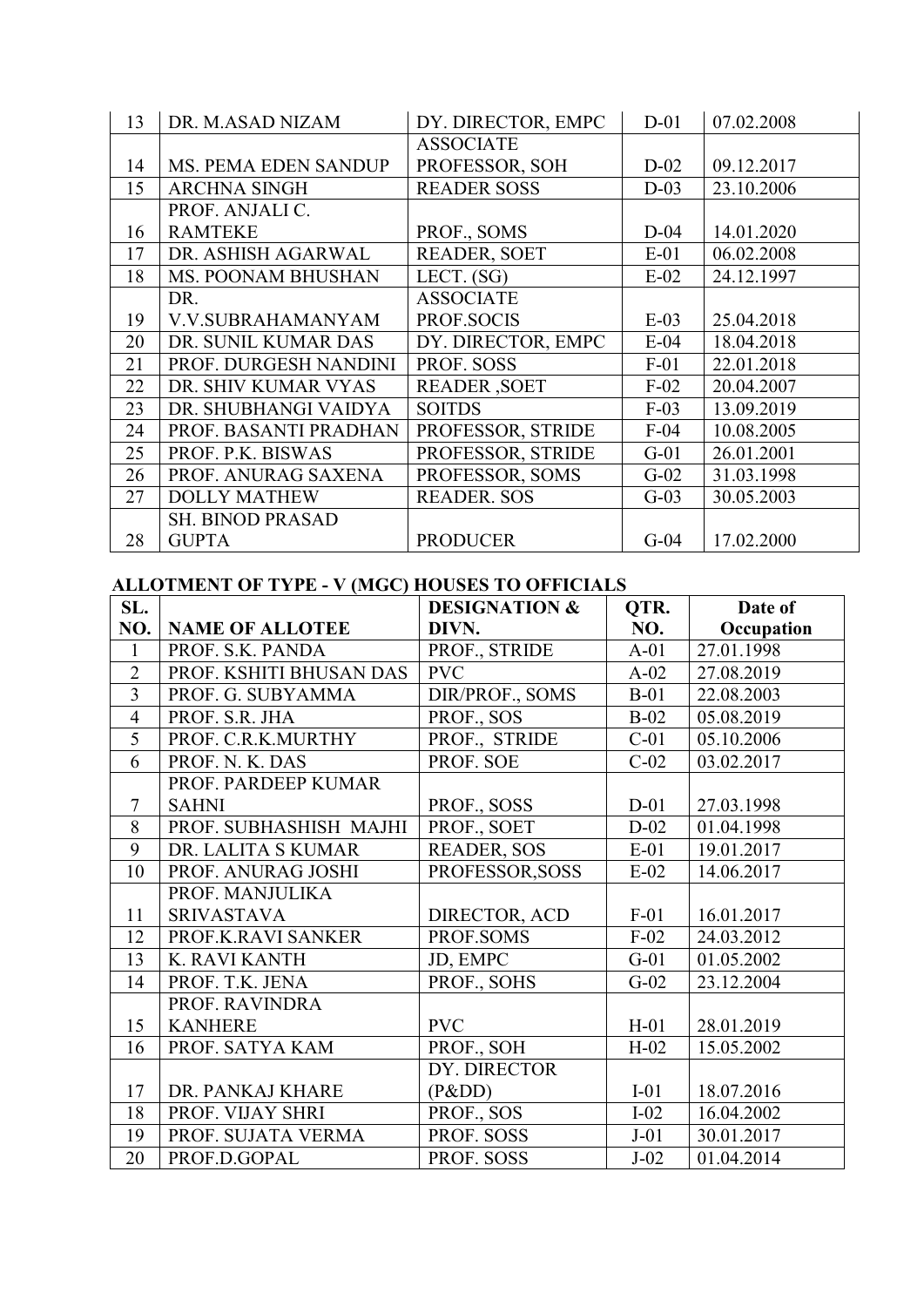| SL.            |                         | <b>DESIGNATION &amp;</b> | QTR. | Date of       |
|----------------|-------------------------|--------------------------|------|---------------|
| NO.            | <b>NAME OF ALLOTEE</b>  | DIVN.                    | NO.  | Occupation    |
| $\mathbf{1}$   | <b>VACANT</b>           | <b>VACANT</b>            | 171  | <b>VACANT</b> |
| $\overline{2}$ | <b>R SUDHEER REDDY</b>  | CPO (I/C), CMD           | 172  | 09.12.2012    |
| $\overline{3}$ | <b>VACANT</b>           | <b>VACANT</b>            | 177  | <b>VACANT</b> |
| $\overline{4}$ | SOUMYA KANTI PALIT      | <b>READER, SOCE</b>      | 178  | 16.11.2006    |
| 5              | <b>VACANT</b>           | <b>VACANT</b>            | 183  | <b>VACANT</b> |
| 6              | DR K D PRASAD           | DY. DIRECTOR, RSD        | 184  | 06.03.2009    |
| $\overline{7}$ | PROF. VIBHA JOSHI       | PROF., SOE               | 189  | 07.10.2005    |
| 8              | DR. SANJAY GUPTR        | <b>SOS</b>               | 190  | 15.10.2018    |
| 9              | <b>VACANT</b>           | <b>VACANT</b>            | 195  | <b>VACANT</b> |
| 10             | <b>VACANT</b>           | <b>VACANT</b>            | 196  | <b>VACANT</b> |
| 11             | <b>KIRANMAYI BHUSHI</b> | LECT.(SG) SOSS           | 225  | 13.08.2004    |
| 12             | DR. M.C.NAIR            | DY. DIR., CEE            | 226  | 05.12.2007    |
| 13             | <b>SHAKILA T SHAMSU</b> | ARD-Pⅅ                   | 231  | 28.04.2012    |
| 14             | O.P. DEWAL              | DD, EMPC                 | 232  | 18.08.2005    |
| 15             | MS. ZEBA KHAN           | DY. DIRECTOR, EMPC       | 237  | 22.05.1987    |
| 16             | PROF. JAGPAL SINGH      | PROF. SOSS               | 238  | 23.06.2017    |
| 17             | DR. NARAYAN PRASAD      | PROF. ECO., SOSS         | 362  | 12.05.2016    |
|                |                         | JOINT REGISTRAR,         |      |               |
| 18             | S. G. SWAMY             | <b>ACD</b>               | 363  | 01.07.2019    |
| 19             | <b>VACANT</b>           | <b>VACANT</b>            | 374  | <b>VACANT</b> |
|                | PROF. P. SRINIVAS       |                          |      |               |
| 20             | <b>KUMAR</b>            | DIRECTOR, SOET           | 375  | 17.07.2014    |
| 21             | <b>VACANT</b>           | <b>VACANT</b>            | 392  | <b>VACANT</b> |
| 22             | PROF. PARVIN SINCLAIR   | PROF. SOS                | 393  | 23.11.2002    |
| 23             | <b>K VISWANATHAN</b>    | DY. DIRECTOR, EMPC       | 683  | 01.09.2012    |

## **ALLOTMENT OF TYPE - IV (AGVC) HOUSES TO OFFICIALS**

## **ALLOTMENT OF TYPE - V (AGVC) HOUSES TO OFFICIALS**

| SL.            |                        | <b>DESIGNATION &amp;</b> | QTR. | Date of       |
|----------------|------------------------|--------------------------|------|---------------|
| NO.            | <b>NAME OF ALLOTEE</b> | DIVN.                    | NO.  | Occupation    |
|                | PROF B K PATTANAIK     | Director (SOEDS)         | 19   | 01.02.2011    |
| $\overline{2}$ | <b>VACANT</b>          | <b>VACANT</b>            | 20   | <b>VACANT</b> |
| 3              | <b>VACANT</b>          | <b>VACANT</b>            | 21   | <b>VACANT</b> |
| $\overline{4}$ | <b>VACANT</b>          | <b>VACANT</b>            | 22   | <b>VACANT</b> |
| 5              | PROF. E. VAYUNANDAN    | PROF., SOSS              | 23   | 17.02.2005    |
| 6              | <b>VACANT</b>          | <b>VACANT</b>            | 24   | <b>VACANT</b> |
|                | PROF. SHATRUGHNA       |                          |      |               |
|                | <b>KUMAR</b>           | PROF., SOH               | 25   | 07.03.2008    |
|                | PROF. SUNITA           |                          |      |               |
| 8              | <b>MALHOTRA</b>        | PROF., SOS               | 26   | 18.08.2005    |
| 9              | <b>VACANT</b>          | <b>VACANT</b>            | 27   | <b>VACANT</b> |
| 10             | <b>VACANT</b>          |                          | 173  | <b>VACANT</b> |
| 11             | <b>VACANT</b>          | <b>VACANT</b>            | 176  | <b>VACANT</b> |
| 12             | PROF. R. R. RAMANUJAM  | PROF., STRIDE            | 181  | 03.01.1992    |
| 13             | Prof. S. V. Reddy      | Prof. SOSS               | 182  | 30.06.2017    |